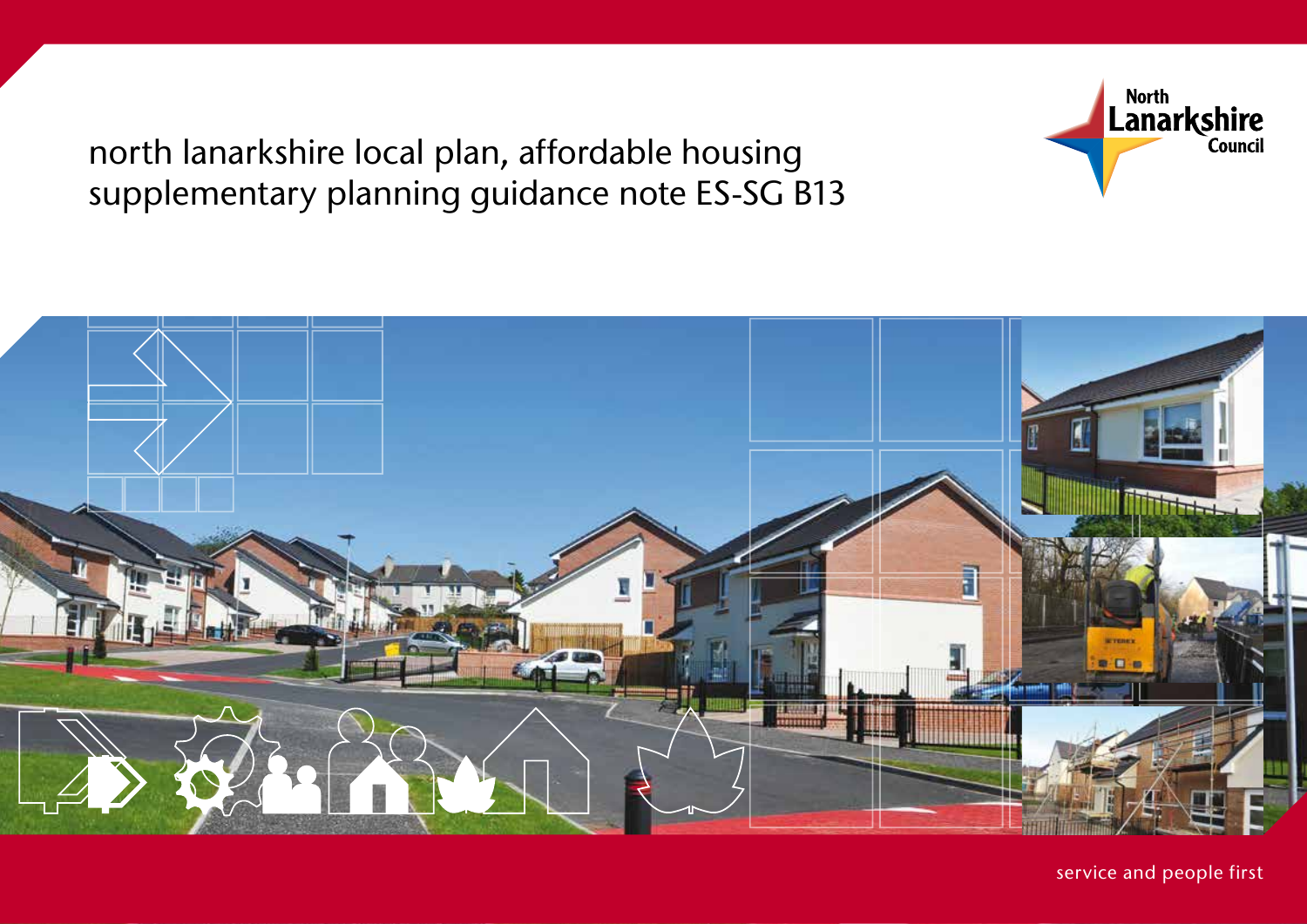## **Contents**

| Introduction                               | page<br>4 |  |
|--------------------------------------------|-----------|--|
| Legislative Framework                      | 5         |  |
| Council Recognition of Affordable Housing  | 6         |  |
| Delivering Affordable Housing              | 7         |  |
| <b>Delivery Options</b>                    | 8         |  |
| Valuation Methodology                      | 10        |  |
| <b>Funding Affordable Housing Delivery</b> | 11        |  |
| Affordable Housing Developer Models        | 12        |  |
| <b>Planning Process</b>                    | 13        |  |
| Securing the Development                   | 14        |  |
| Review                                     | 14        |  |



affordable housing supplementary planning guidance 3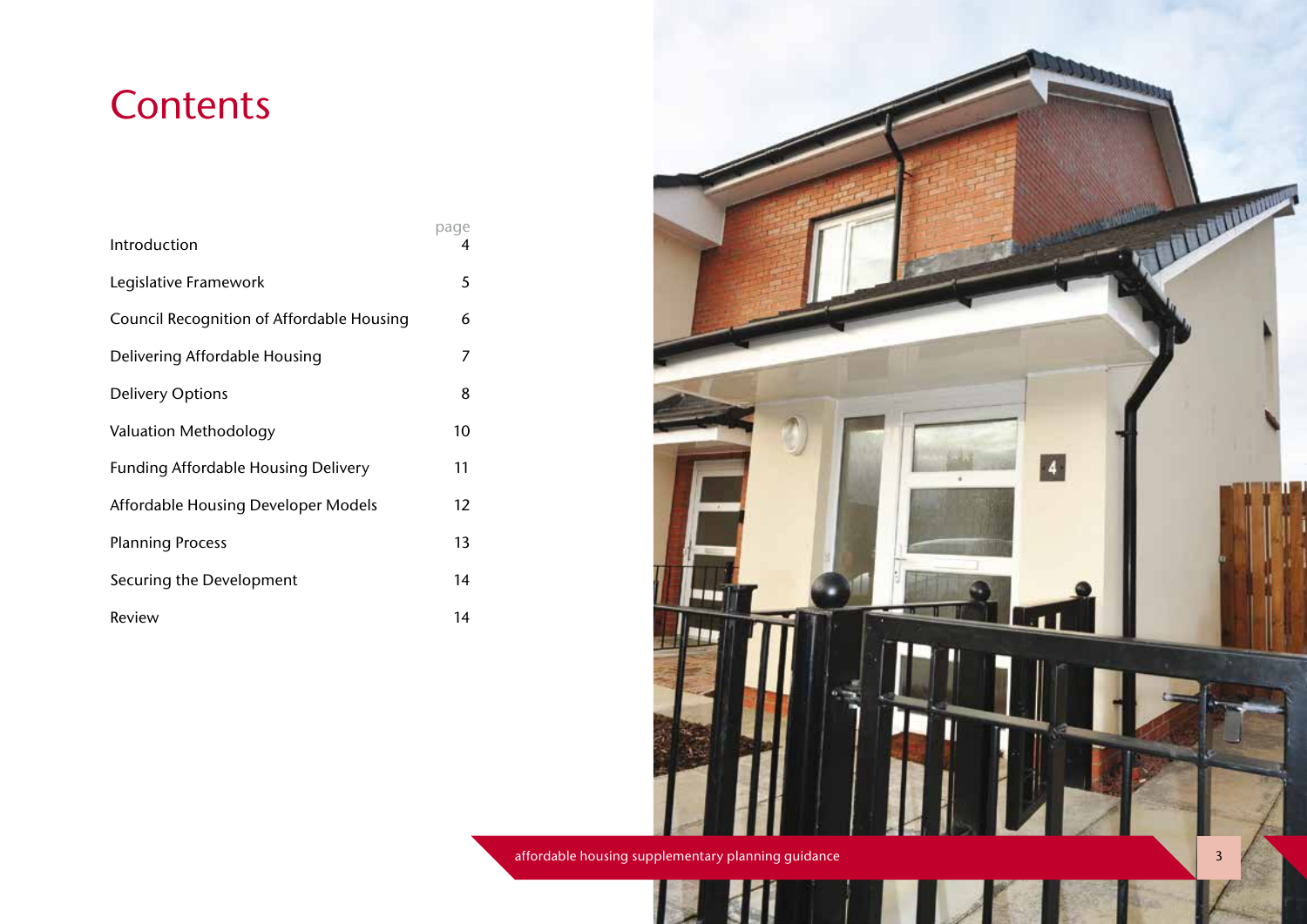# Revised Supplementary Planning Guidance: Affordable Housing February 2014

### Introduction

This Supplementary Planning Guidance (SPG) advises developers and land owners how the identified shortfall in the provision of affordable housing in the Cumbernauld Housing Sub Market Area (HSMA) will be addressed when proposals are submitted to the Council for housing developments of five or more units in the Cumbernauld HSMA. It is supplementary to Policy HCF 3 Assessing Affordable Housing Development of the Adopted North Lanarkshire Local Plan and Technical Background Report TR/NLC/08 Affordable Housing. This process is intended to secure best value for the Council and ensure the right type of affordable housing is provided in the right locations.

When developers carry out initial financial appraisals they should ensure that they take full account of community expectations and development viability. This will assist in determining how the affordable housing requirements can be implemented.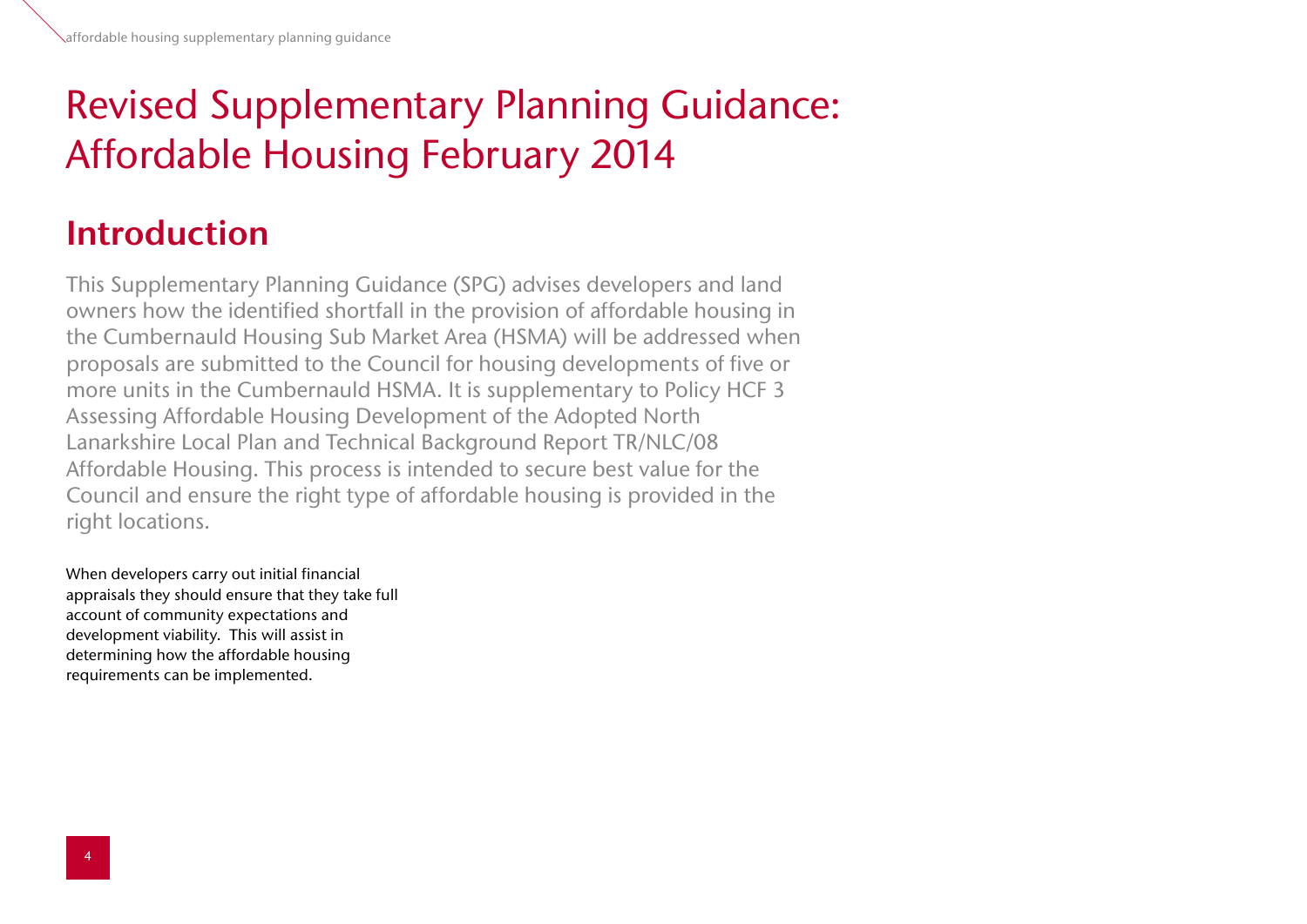#### Legislative Framework

The SPG takes account of:

- The Town and Country Planning (Scotland) Act 1997
- The Planning etc (Scotland) Act 2006
- 
- The Housing (Scotland) Act 2001<br>• National Planning Framework (NPF2)
- Scottish Planning Policy (SPP)
- Planning Advice Note 2/2010 (PAN 2/2010)
- North Lanarkshire Local Plan (Adopted 2012)

Scottish Planning Policy SPP states that the Housing Need and Demand Assessment (HNDA) provides the evidence base for defining housing supply targets in Local Housing Strategies and allocating land for housing in development plans. This evidence base is contained in TR/NLC/08 and was confirmed by the Local Plan Examination prior to Adoption of North Lanarkshire Local Plan. PAN 2/2010 Affordable Housing and Housing Land Audits advises on how the planning system can facilitate the delivery of affordable housing. NLLP Policy HCF 3 is consistent with the guidance in SPP and PAN 2/2010.

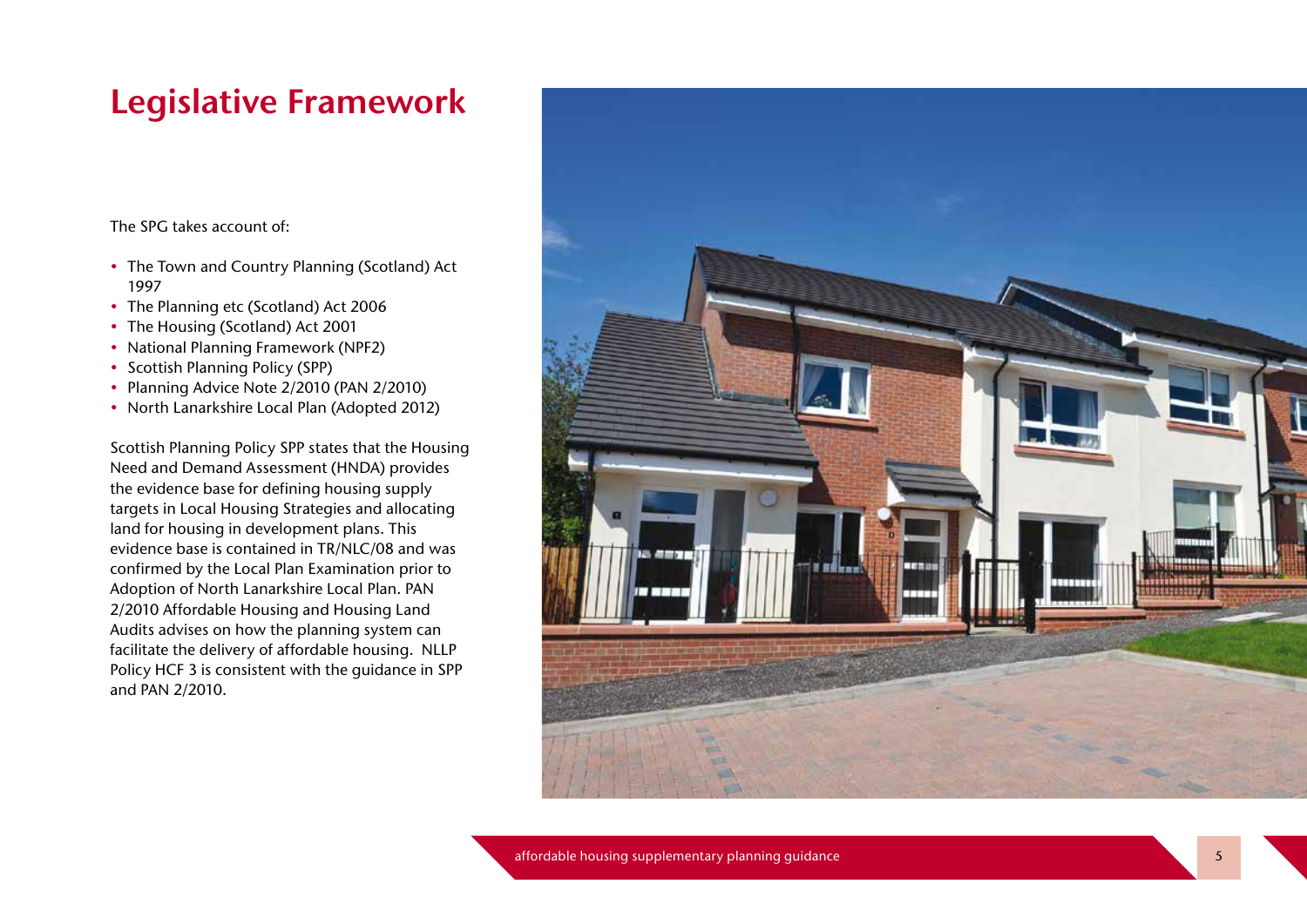## Council Recognition of Affordable Housing

The Council recognises that affordable housing is typically housing available at non-market prices that meets the needs of those unable to afford to buy or rent on the open market.

The Council recognises the following types of affordable housing provision:

- Social rented housing
- Mid-market rented housing
- Shared ownership
- Shared equity
- Discounted low cost for sale/discounted market housing
- Low cost housing for sale through subsidy
- Other forms of Discounted Low Cost Housing for Sale

The Council's Affordable Housing Policy April 2006 approved by Housing and Technical Services Committee on 27 April 2006 provides further detail in relation to types of affordable housing acceptable to the Council.

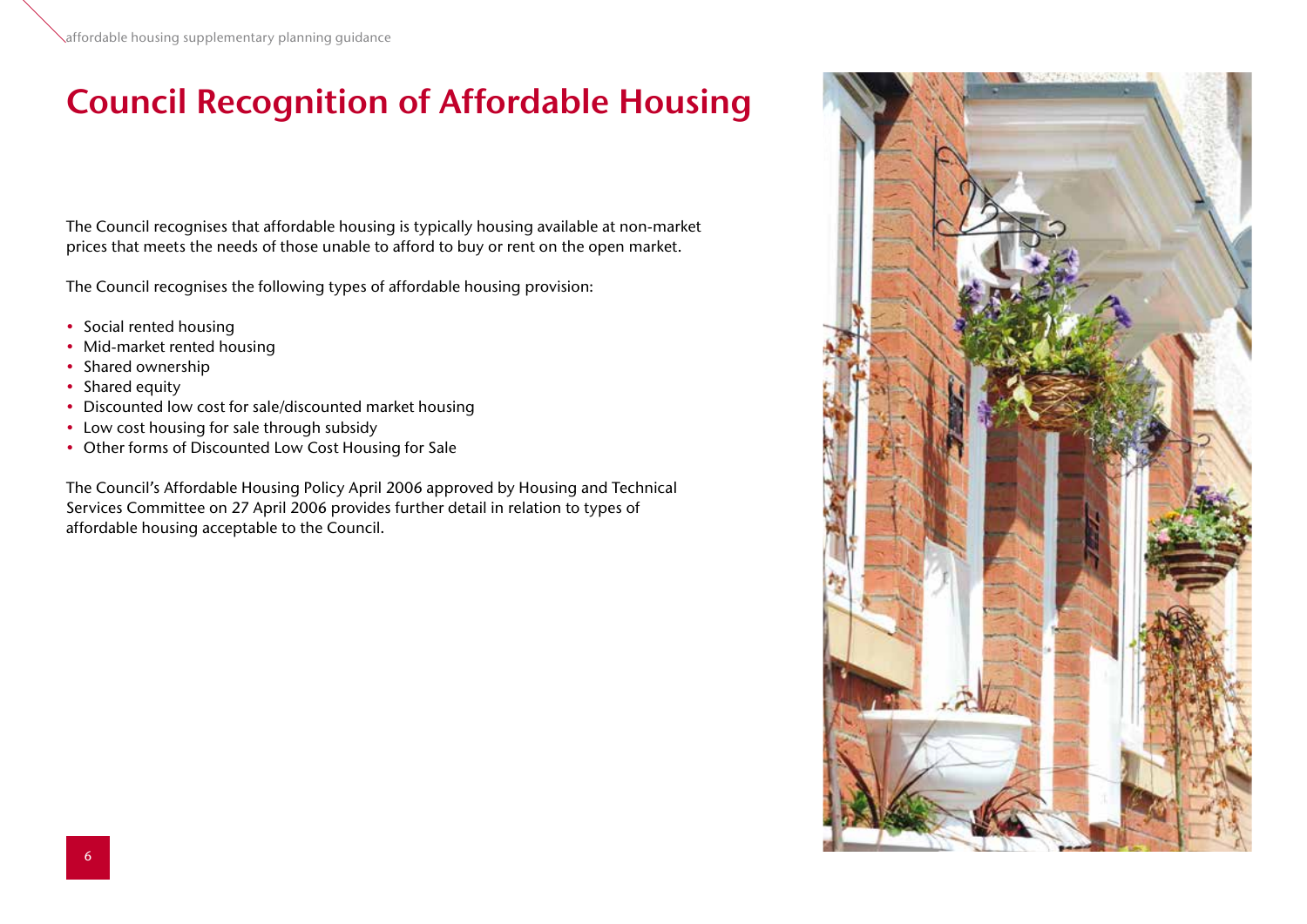#### Delivering Affordable Housing

The Council recognises that a range of factors affect the delivery of affordable housing on individual sites, including:

- Housing need
- Site suitability
- Costs and availability of public subsidy

Each proposal will be considered on a site-by-site basis, taking into account costs of development and any infrastructure works necessary to facilitate development and render the site financially viable, as well as any pressure on existing social housing and proposed social housing newbuild within that particular locality.

HCF3 states 'In the interests of integrated and sustainable communities there is a need to develop a range of types of affordable housing. The Council's preference is for the proportion of social rented housing to other forms of affordable tenure to be in the ration 80:20. However, the forms of affordable housing will be considered in relation to the circumstances of each site'.

In all cases, planning applications will require to clearly set out the proposed mechanisms for contributing to assessed local affordable housing need.

Identifying the tenure-mix, type and scale of affordable housing will be determined on a siteby-site basis to meet identified need and will be assessed with reference to the priorities identified in the following:

- Local Housing Strategy
- Strategic Housing Investment Plan
- Housing Need & Demand Assessment
- Housing waiting lists and pressure analysis
- Regeneration master plans or other strategic locality planning

Factors determining site-suitability for affordable housing are outlined below:

• Affordable housing is generally, but not exclusively, required by communities more reliant on public transport, through economic circumstances, health, age or mobility. It is important these factors don't disadvantage communities from accessing education, employment, community or recreation facilities, open space and health services. Affordable housing should be located close to amenities in accessible locations where communities can walk, cycle or use public transport to access services.

- Topography of the site should be considered to ensure accessibility and mobility for residents, but also the development costs and financial viability of subsidised affordable housing.
- Consideration should be given to whether or not the desired type of affordable housing required to meet local needs can be integrated with other house types being proposed within the development.
- Subsidised affordable housing must comply with Scottish Government guidance in terms of design criteria such as Housing for Varying Needs.
- Scale of development and proximity to other managed units along with integrated integration must be balanced with the need for efficiency of development and housing management.

By taking these factors into consideration at an early stage, the preferred form of affordable housing contribution can be agreed and developers or landowners made aware of this prior to agreeing the valuation methodology jointly with the Council. This allows developers to consider affordable housing requirements as part of their site appraisal and land acquisition at an early stage.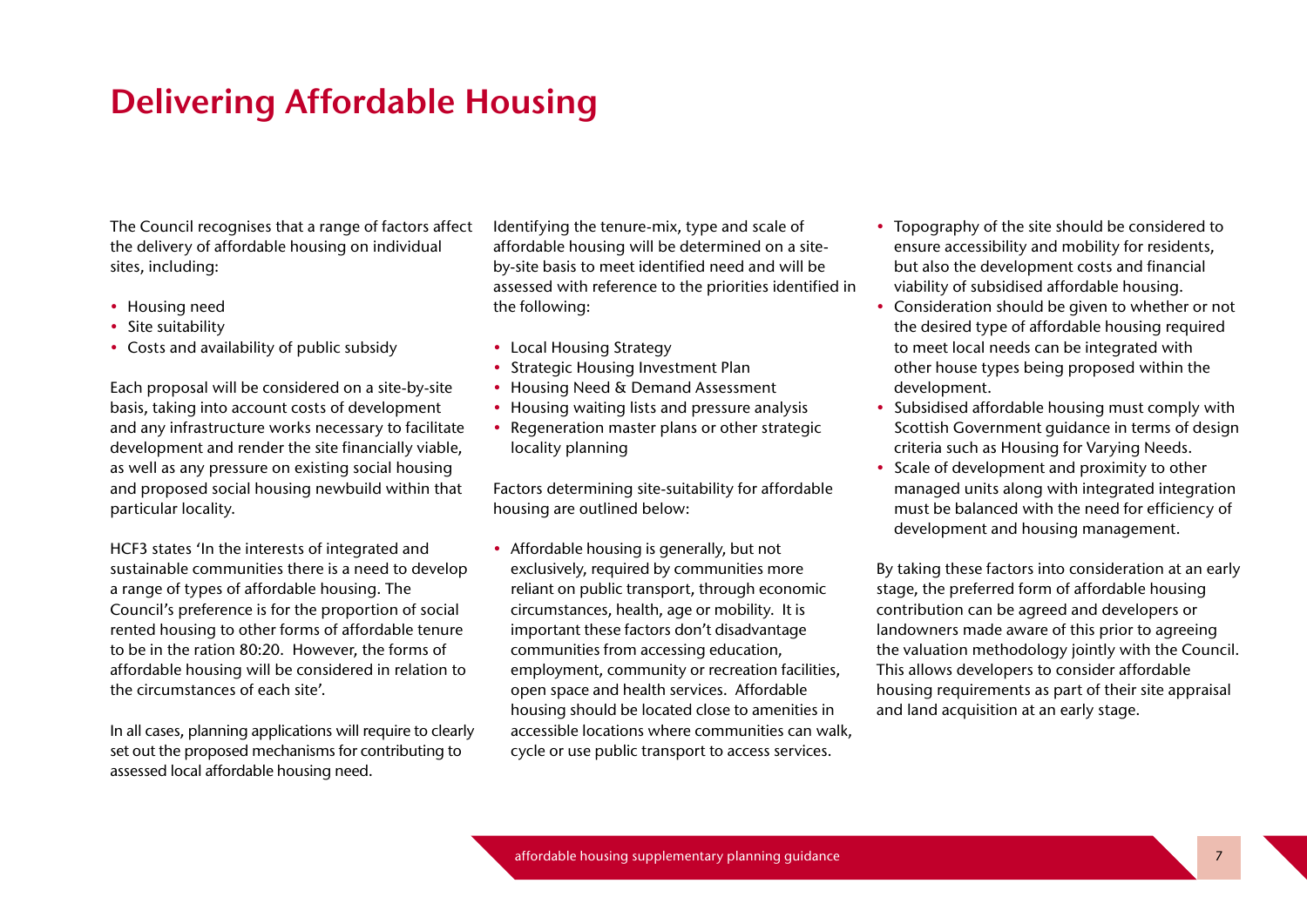#### Delivery Options

The Council's Affordable Housing Policy 2006 approved by Housing and Technical Services Committee on 27 April 2006 allows affordable housing contributions to be delivered in a number of ways:

- Preference One: On-site provision of serviced and accessible land being transferred or sold to an appropriate social housing provider, generally either a housing association or North Lanarkshire Council for development at an end use value for affordable housing.
- Preference Two: Off-site provision of suitable land being transferred to the Council or appropriate housing association, or the developer meets the affordable housing requirement on another site in its ownership. It is for the developer to justify the omission of on-site provision and to guarantee the delivery of off-site provision, within a timescale agreed with the Council. Again any land transferred should take account of the end use of the land for affordable housing.
- Preference Three: Commuted Sum as payment in lieu of equivalent of 25% affordable housing onsite provision. The commuted sum calculation will be determined by the District Valuer who should be appointed jointly by the Developer and the Council. Any assessment will take into

account the end use value for affordable housing and the difference between it and the market value. This method will also consider site specific issues. Any commuted payments received will be spent on provision of affordable housing in the Cumbernauld Housing Sub Market Area. Payment of a commuted sum may also be acceptable where the Council deem on or off site provision is unsuitable or were insufficient funding is available to meet policy requirements.

HCF3 indicates that the Council will seek on-site provision of affordable housing at the rate of 25% for all new housing developments with an overall site capacity of 20 or more units not already included in the Housing Land Supply 2008 and for sites of 5 to 19 dwellings the Council will seek payment of a commuted sum, in lieu of site provision, of a value equivalent to the cost of providing the percentage of serviced land required by the Affordable Housing Policy.

Generally, where the Council or RSL can provide financial commitment that grant funding would be available to assist in delivery of the affordable housing units, then this would be the Council's preferred delivery mechanism. Land transferred should be serviced, free from constraint, be able to

be developed within an agreed timescale and be valued for delivery of affordable housing. In addition, the project must be within the Scottish Government's subsidy target and development cost benchmarks.

Planning applications are likely to proceed more efficiently if proposals for the delivery of affordable housing are set out as part of the initial planning application and early discussions with the Council and/or nominated RSL would be recommended. The Council is subject to EU procurement rules and these rules may apply to the procurement of any affordable housing element of a development.

PAN 2/2010 (Paragraph 21) states that where sites are unsuitable for affordable housing developers may offer to provide the contribution on another site within their ownership, as long as the proposed alternative will help to meet an identified need in the same Housing Market Area.

In some instances, provision of the affordable housing on an alternative site within the Cumbernauld Housing Sub Market Area may be acceptable to the Council.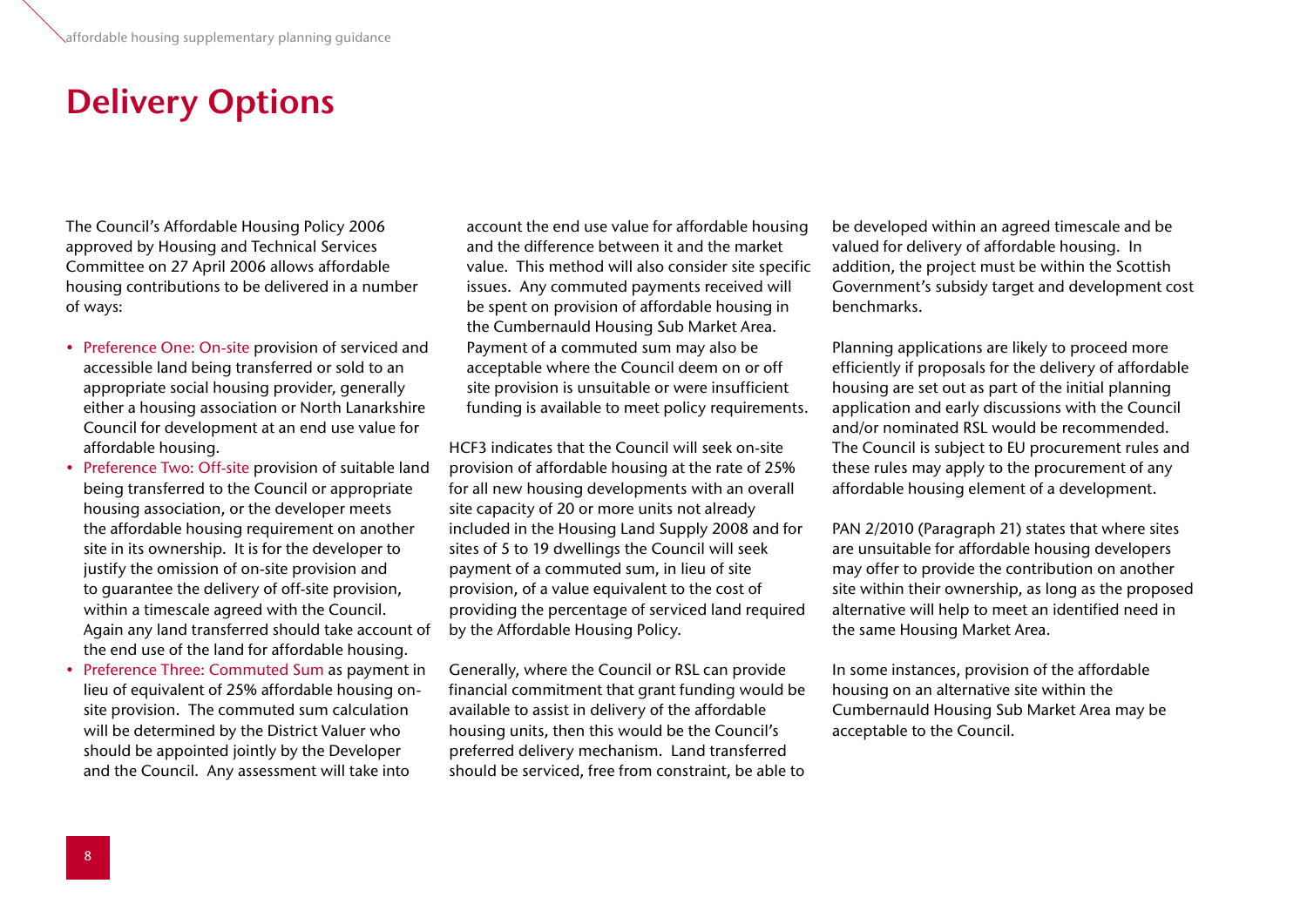## Delivery Options

Any alternative site will have to be deemed suitable by the Council (and in particular will either be zoned for housing within the adopted local plan or have the benefit of planning permission for housing), be free from constraint, deliverable within agreed timescale and within Scottish Government subsidy target and development cost benchmark.

The affordable housing delivered off-site will require to be equivalent to value of the contribution required on the original site and also must be able to accommodate the requirement for affordable housing arising from development in its own right. Commuted sums in lieu of on-site provision will be accepted where:

- The Council considers on or off site provision unsuitable
- No funding commitment can be given by the Council or a nominated RSL
- Unsubsidised affordable housing is either financially unviable or will not meet identified need

The Council and developer will be required jointly to appoint the District Valuer, or other mutually agreed independent valuer, to value the affordable

housing contribution required. The valuation at present will be based in accordance with guidance in Paragraph 22 of PAN 2/2010, which states that commuted sum payments should be 'of a value equivalent to the cost of providing the percentage of serviced land required by the policy'. Accordingly, the commuted sum required will be equivalent to the cost of providing 25% of the sites overall capacity in the form of serviced land for the provision of affordable housing by the Council or RSL.

Commuted sums will be used to support the delivery of subsidised affordable housing within the Cumbernauld Housing Sub Market Area. All resources from this source will be used in accordance with priorities identified within the Strategic Housing Investment Plan and Local Housing Strategy.

By considering the preferred form of affordable housing contribution developers and landowners can make informed decisions in relation to agreeing a joint valuation methodology with the Council. This allows developers to consider affordable housing requirements as part of their site appraisal and land acquisition at an early stage.

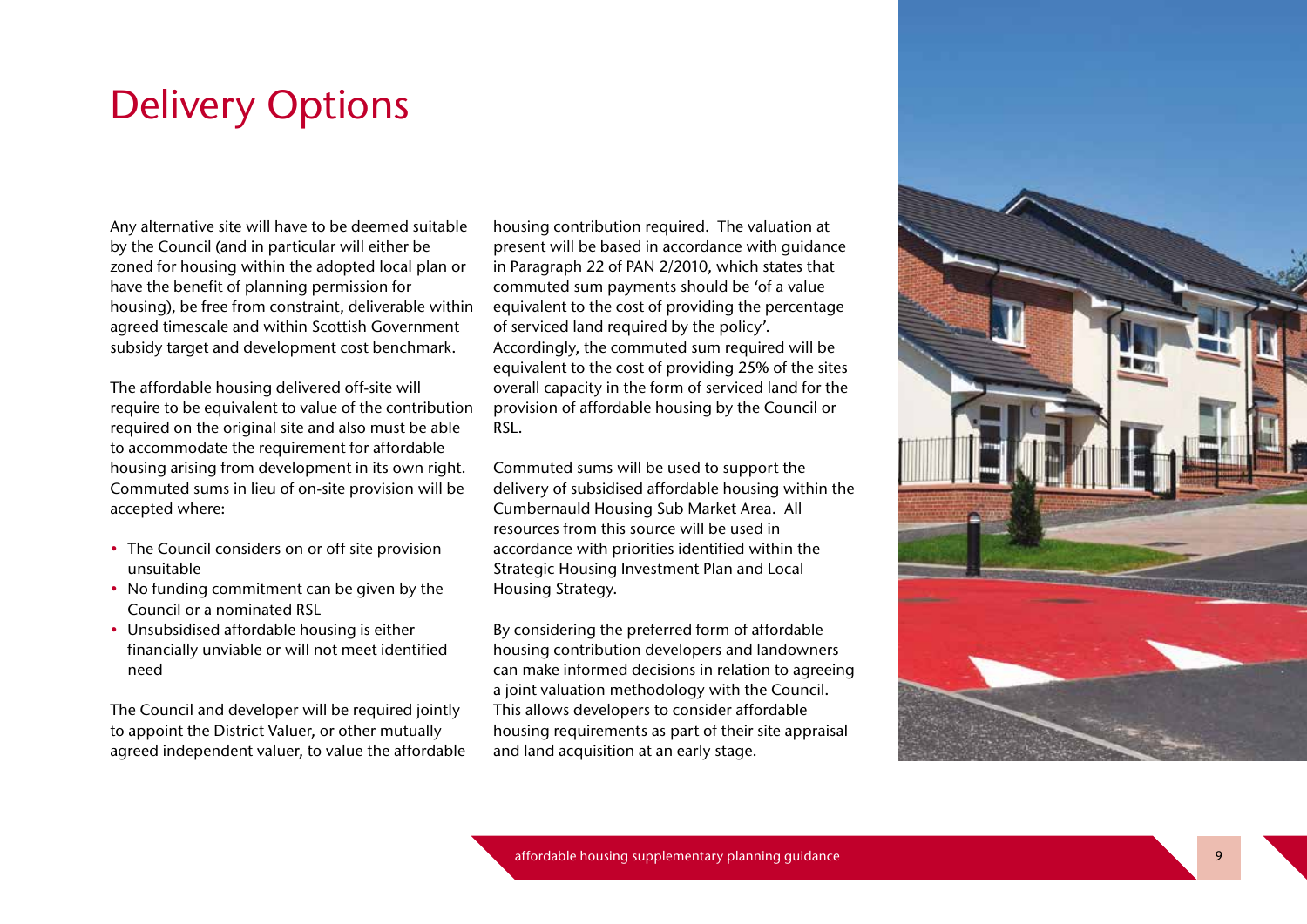#### Valuation Methodology

An agreed approach to valuations assists both developers and the Council with forward planning and delivery of the Affordable Housing Policy.

Early consideration of the site valuation is important to allow developers to assess the potential impact of Affordable Housing Policy requirements. The Council and the developer will require to jointly appoint the District Valuer, or other mutually agreed independent valuer, to carry out an appropriate valuation.

PAN 2/2010 sets out guidance on valuation of land for affordable housing. At the point of preparing this SPG, VIP 12 and GN Valuation of Land for Affordable Housing in Scotland have been issued and provide the most up to date guidance in relation to valuation of land for affordable housing.

Valuations will be calculated in terms of PAN2/2010 paragraph 25 for on-site provision and paragraph 26 for commuted sums. Paragraph 25 states that the commuted sum payments should be 'of a value equivalent to the cost of providing the percentage of serviced land required by the policy'.

Affordable housing land should be transferred at a value determined by the District Valuer, or other mutually agreed independent valuer suitably experienced in the type of property and the locality, appointed by mutual agreement between the parties.

Valuations will be instructed jointly by the developer and Council and be based on the affordable housing mix required to meet the local identified housing need.

The Council expects any costs associated with abnormal ground conditions to be taken into account in the land valuation.

Only in exceptional circumstances will the affordable housing requirement be reduced or waived and developers will be expected to provide evidence of associated costs if they seek to negotiate a reduction to the affordable housing policy requirements. The evidence will be evaluated by the Council and, if necessary, by a suitably qualified independent third party.

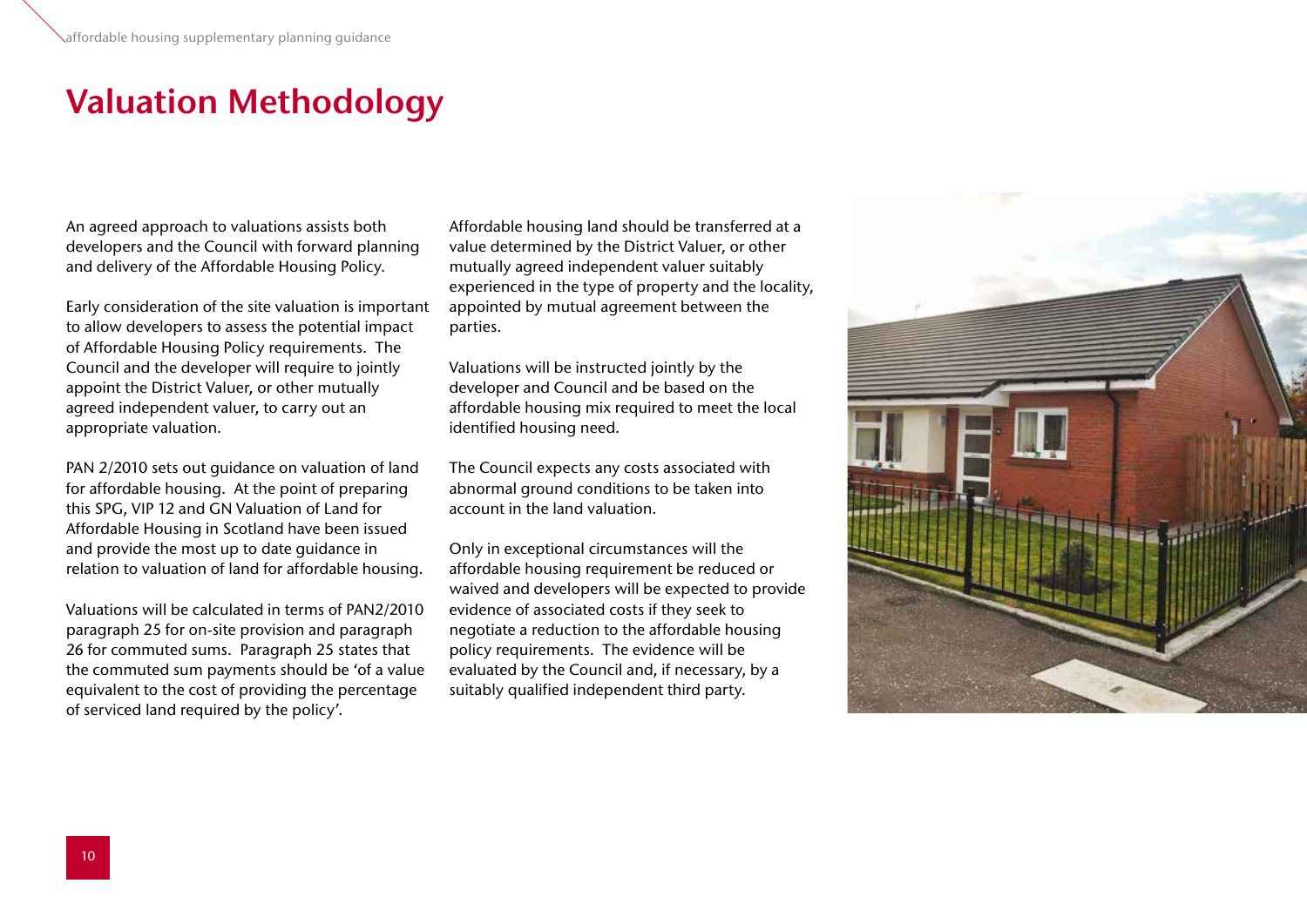#### Funding Affordable Housing Delivery

The funding for delivering subsidised affordable housing will require the development to:

- Meet with Local Housing Strategy priorities
- Meet design and quality standards required by Scottish Government (including Housing for Varying Needs Standard and Secure By Design)
- Be able to deliver proposed housing within Scottish Government's regional development cost benchmarks
- Be part of an existing or agreed development programme

Where the affordable housing is to be delivered without subsidy:

• A developer may in some circumstances elect to provide completed units without subsidy rather than the serviced plots required by the development plan policy.

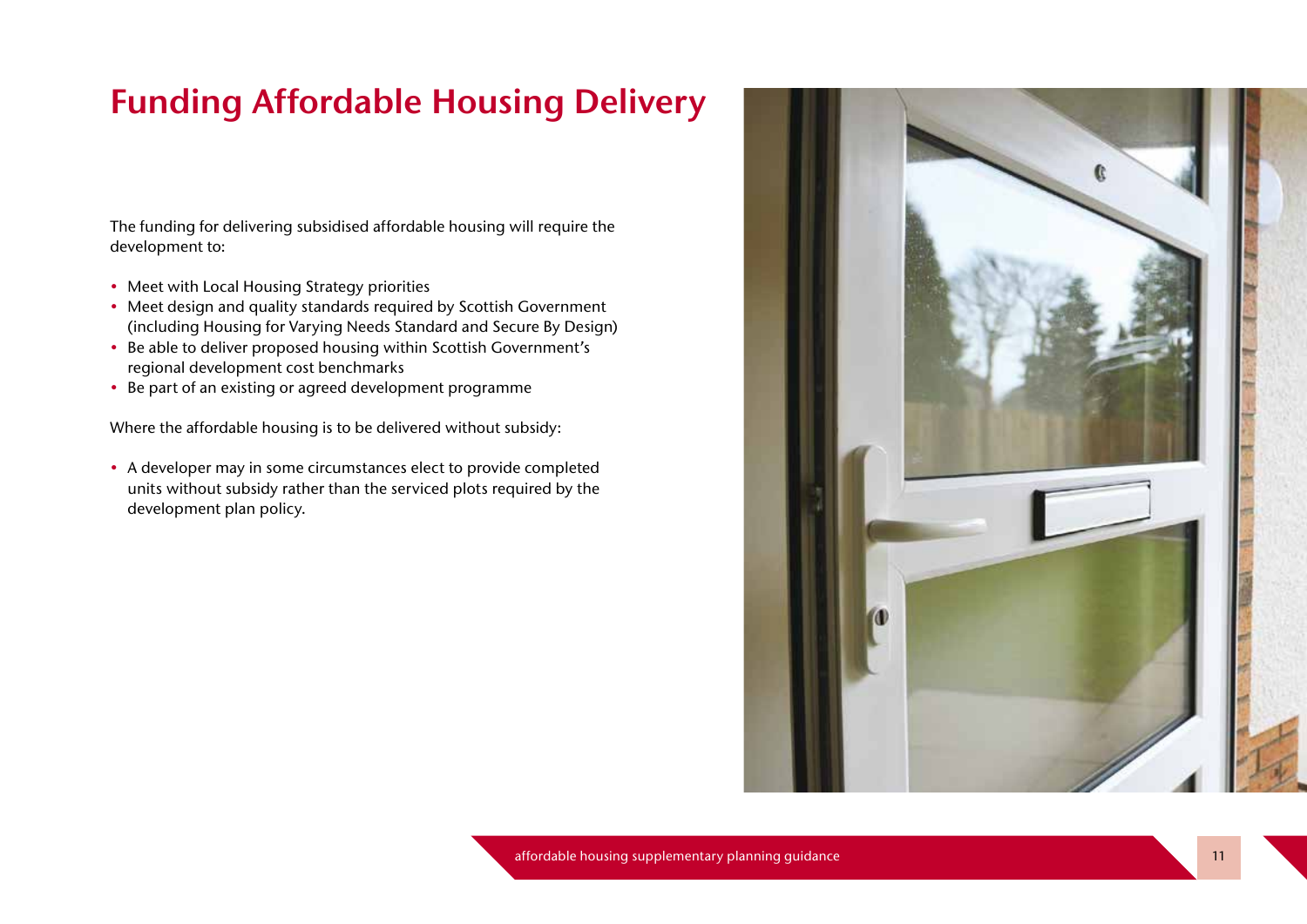# Affordable Housing Developer Models

The Council will consider shared equity or 'intermediate' housing for rent as meeting identified affordable housing need in North Lanarkshire.

Where it can be demonstrated by developers that unsubsidised forms of affordable housing for sale that maintain affordability in perpetuity in some way or another can be delivered, then these will also be considered. Developers will be expected to put in place an appropriate priority purchase scheme to target affordable housing at identified priority groups.

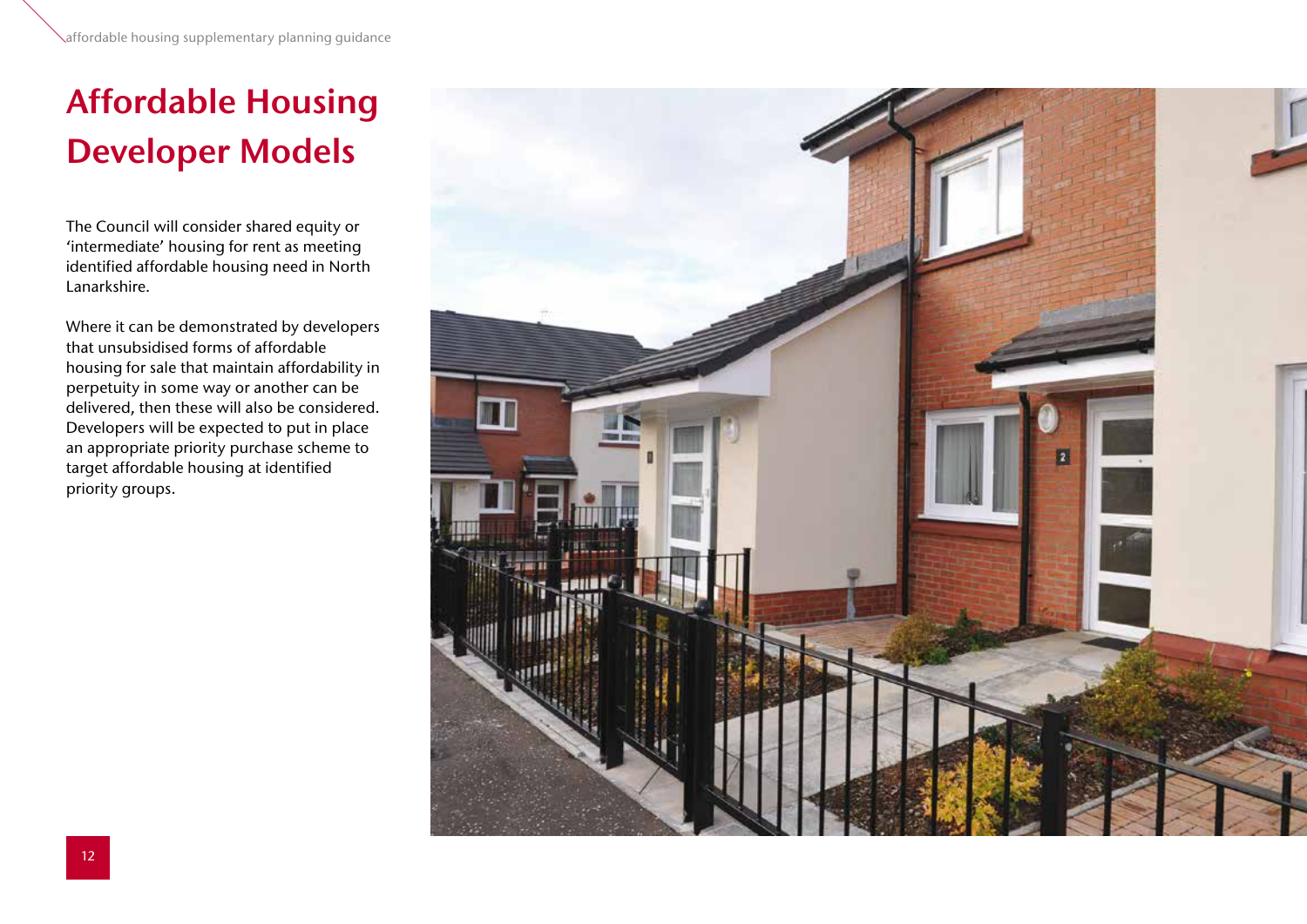#### Planning Process

It is advisable to ensure that officers of the Council's Housing Service are in attendance at any pre-application discussions in advance of submitting planning applications. Following pre-applications discussions, it is hoped that developers will be able to submit an Affordable Housing Agreement Letter (produced by the Housing Service) along with their planning application, this document will demonstrate that the Council's Executive Director of Housing and Social Work Services is satisfied that the provisions of the Affordable Housing Policy have been met. This document will then form the basis of the Legal Agreement that will subsequently enable planning permission to be granted in full. An Affordable Housing Agreement Letter neither grants, nor implies subsequent granting of planning permission.

The Affordable Housing Agreement Letter will address matters such as:

• The mechanism and timescale for the delivery of the affordable housing or commuted sum agreed between the developer/landowner and the Council/RSL

- The method of establishing/setting the purchase price for the land
- An agreement to transfer specified areas of land or buildings to an RSL or the Council
- Detailed conditions relating to appropriate assessment of costs associated with abnormal ground conditions which will be subject to future site investigation and warranty
- Detailed conditions relating to provision of an alternative commuted sum payment if for any reason following more detailed site and development cost appraisal the specified affordable housing cannot be delivered
- Standard specification and definitions for the scale, type and tenure of affordable housing to be provided
- An agreement on how any dispute will be resolved regarding valuation and exceptional site costs

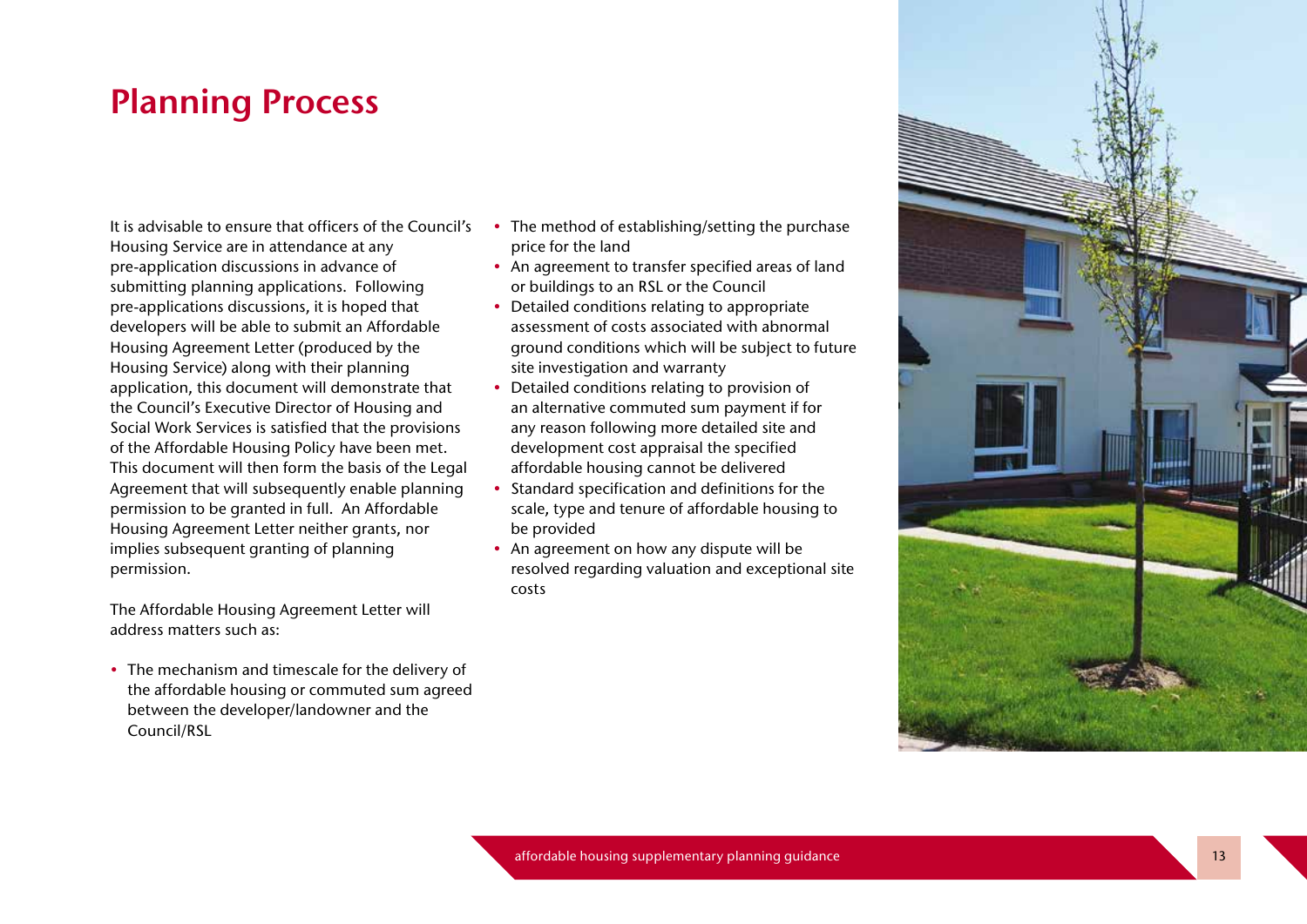## Securing the Development

Where a requirement for affordable housing has been established and the value of same agreed, the affordable housing contribution will be secured by means of planning condition or a binding legal agreement between the Council and the developer or landowner seeking the planning consent as follows:

- Applications for 'Planning Permission in Principle" (where on-site provision is proposed) which are granted permission would be subject to a planning condition which requires the subsequent detailed application (Matters Subject to Condition - MSC) to comply with the Affordable Housing Agreement Letter. The MSC application would then be the basis of a legal agreement as outlined below.
- Section 75 of the Town and Country Planning (Scotland) Act as amended by the Planning etc (Scotland) Act 2006 would be used to ensure that on or off site schemes are implemented or to allow for the provision of a commuted sum of money on a phased basis.

• Section 69 Local Government (Scotland) Act 1973 would be used where the developer has agreed to provide the Council with a commuted sum of money and where this money would be provided as and when planning permission is granted.

Legal agreements will require to be concluded prior to the issuing of planning consent. The legal agreement will seek to ensure that the terms of the Affordable Housing Agreement Letter are implemented within a defined timescale.

The Council considers that affordable housing should remain affordable as long as there is an identified need shown in the Local Housing Strategy. It is considered that this can be most effectively achieved through the delivery of social rented housing. Where other mechanisms are used for delivery such as shared ownership, shared equity, discounted low cost housing or private below rent market housing, developers will be required to ensure that future sales or rentals of the houses remain affordable as long as an affordable housing need remains.

The above is not exhaustive and negotiations on the way in which affordable housing is provided within a site and the appropriate terms and conditions in the legal agreement will vary depending on specific site circumstances.

#### Review

The Supplementary Planning Guidance will be kept under review to ensure that it remains up-to-date. The Council will therefore keep under review:

- National legislative and policy developments
- Changes to financial delivery and procurement frameworks
- Changing local circumstances in relation to housing needs

Monitoring the Local Housing Strategy, Strategic Housing Investment Plan along with the Housing Land Audit will be key in measuring the effectiveness of the delivery of the Council's Affordable Housing Policy.